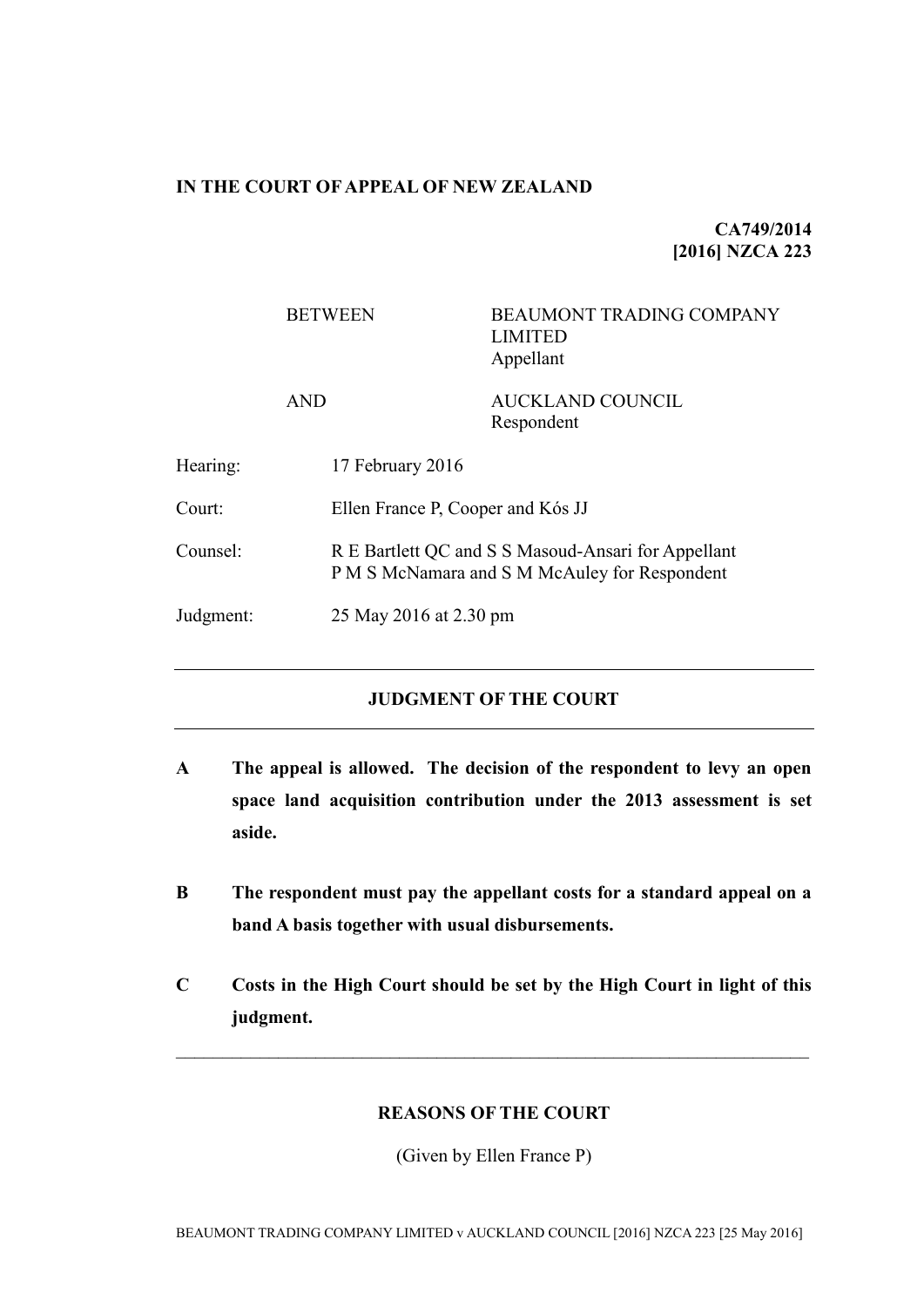### **Introduction**

[1] After obtaining the necessary land use and building consents in 2012, the Beaumont Trading Company Ltd (Beaumont) built the Quest on Beaumont Hotel. In 2013 Beaumont obtained a subdivision consent for unit titles for each of the hotel rooms. At that point, the Auckland Council decided to levy Beaumont with a development contribution for open space land acquisition in relation to the subdivision (the 2013 assessment). Beaumont unsuccessfully challenged the 2013 assessment in the High Court.<sup>1</sup> Beaumont appeals from that decision.

<span id="page-1-0"></span>[2] The power to require contributions for developments is found in s 198 of the Local Government Act 2002 (the Act). Section 198(1) provides that a territorial authority may require a development contribution to be made when a resource consent is granted for a development.<sup>2</sup> A "development" is defined to include any subdivision that "generates a demand for reserves".<sup>3</sup> The principal issue on appeal is whether, when making the 2013 assessment, the Council was limited to considering the effects of the unit title subdivision or whether it could consider the demand for reserves generated by the hotel project in the round.

[3] We consider this issue after setting out the background, the statutory scheme and the Council's policy for development contributions.

# **Background**

[4] There is no dispute as to the factual events. Our description of the chronology largely adopts that in the High Court judgment.<sup>4</sup>

# *Factual narrative*

[5] In 2012 the Council granted Beaumont a land use consent under the Resource Management Act 1991 and a building consent under the Building Act 2004 to

 $\overline{a}$ <sup>1</sup> *Beaumont Trading Company Limited v Auckland Council* [2014] NZHC 2954, [2015] 2 NZLR 656 [the High Court judgment].

<sup>&</sup>lt;sup>2</sup> A "territorial authority" is defined as a city council or a district council named in pt 2 of sch 2 of the Act and the definition of "local authority" includes a territorial authority: Local Government Act 2002, s 5(1), definitions of "territorial authority" and "local authority".

<sup>3</sup> Section 197(1)(a).

<sup>&</sup>lt;sup>4</sup> The High Court judgment, above n [1,](#page-1-0) at  $[2]-[4]$ .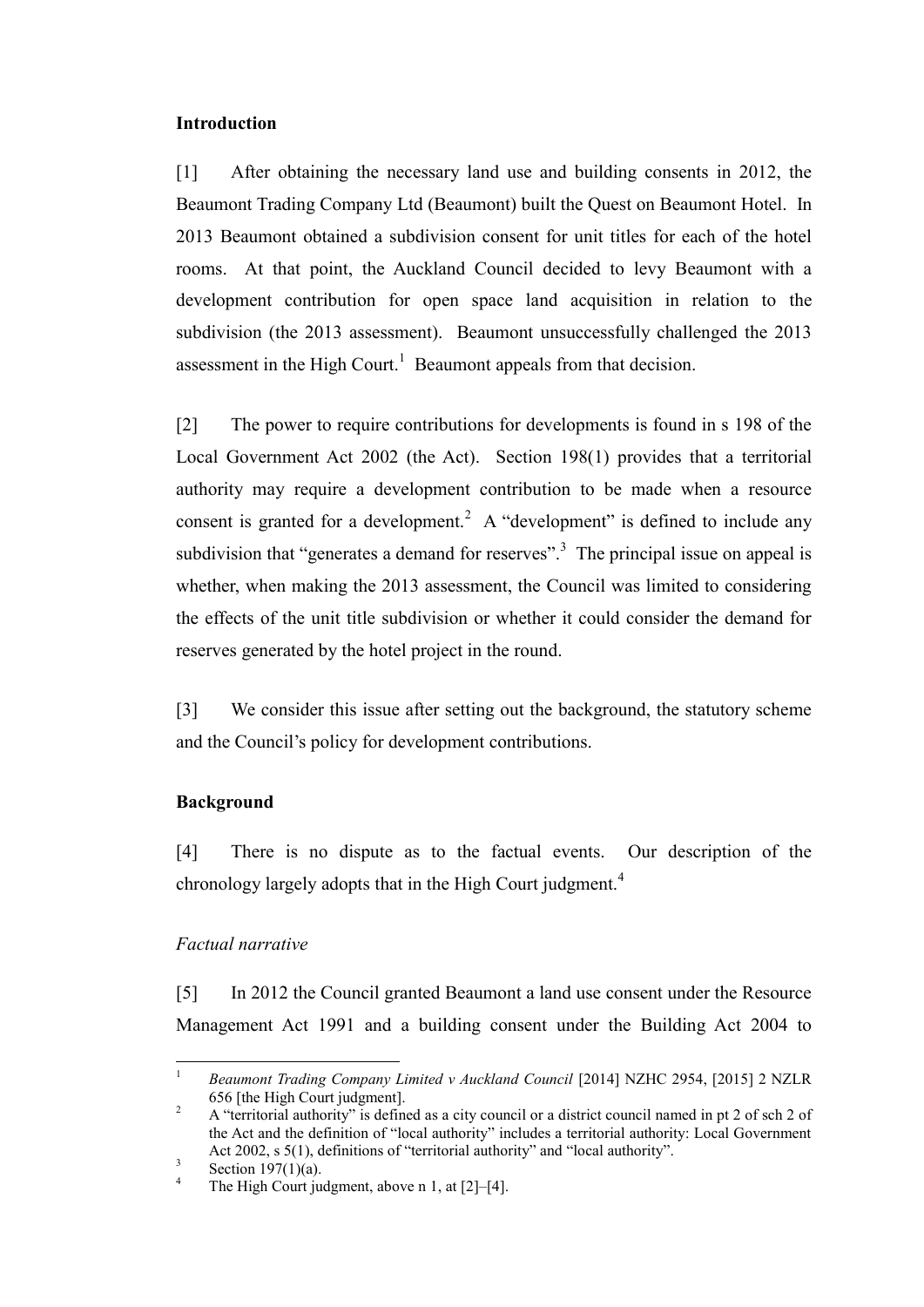construct a hotel known as the Quest on Beaumont. The hotel as constructed has 34 accommodation units, one commercial unit and one office unit.

[6] On 29 October 2012 the Council issued a land use and building consent contributions assessment.<sup>5</sup> At that stage the Council did not levy any contribution for the acquisition of open space.

[7] In mid-2013 Beaumont applied for subdivision consent to provide the hotel rooms and the office and commercial units with their own unit titles. That application was granted on 11 October 2013. The hotel began operation on 22 October 2013. On 9 November 2013 the Council issued a subdivision contributions assessment. That showed an open space land acquisition contribution of \$148,132.80 excluding GST for the units. As Asher J noted, the assessment was carried out on the basis of a unit referred to as an additional household unit equivalent (HUE). Calculations are undertaken per allotment. In this case the allotments were the hotel rooms and the office and commercial units and the unit of demand was 0.6 of a HUE. It is this 2013 assessment that Beaumont challenged in the High Court.

### *The High Court judgment*

[8] Asher J accepted Beaumont's argument that the demand for reserves must arise from the development. But the Judge considered there was no need for the demand and the development to be linked immediately in time. Viewed in this way, the application for the subdivision consent was part of the hotel development and that hotel development "would create demand for infrastructure from the occupants" of the hotel.<sup>6</sup> His Honour considered this approach to a development best met the statutory purpose of ensuring that the Council was appropriately funded and those undertaking developments giving rise to demand for reserves paid their fair share.

<sup>5</sup> <sup>5</sup> The total development contribution was \$30,784.69 excluding GST (\$21,807.63 for the transport contribution and the balance for the public transport contribution).

<sup>&</sup>lt;sup>6</sup> High Court judgment, above n 1, at  $\overline{[45]}$ .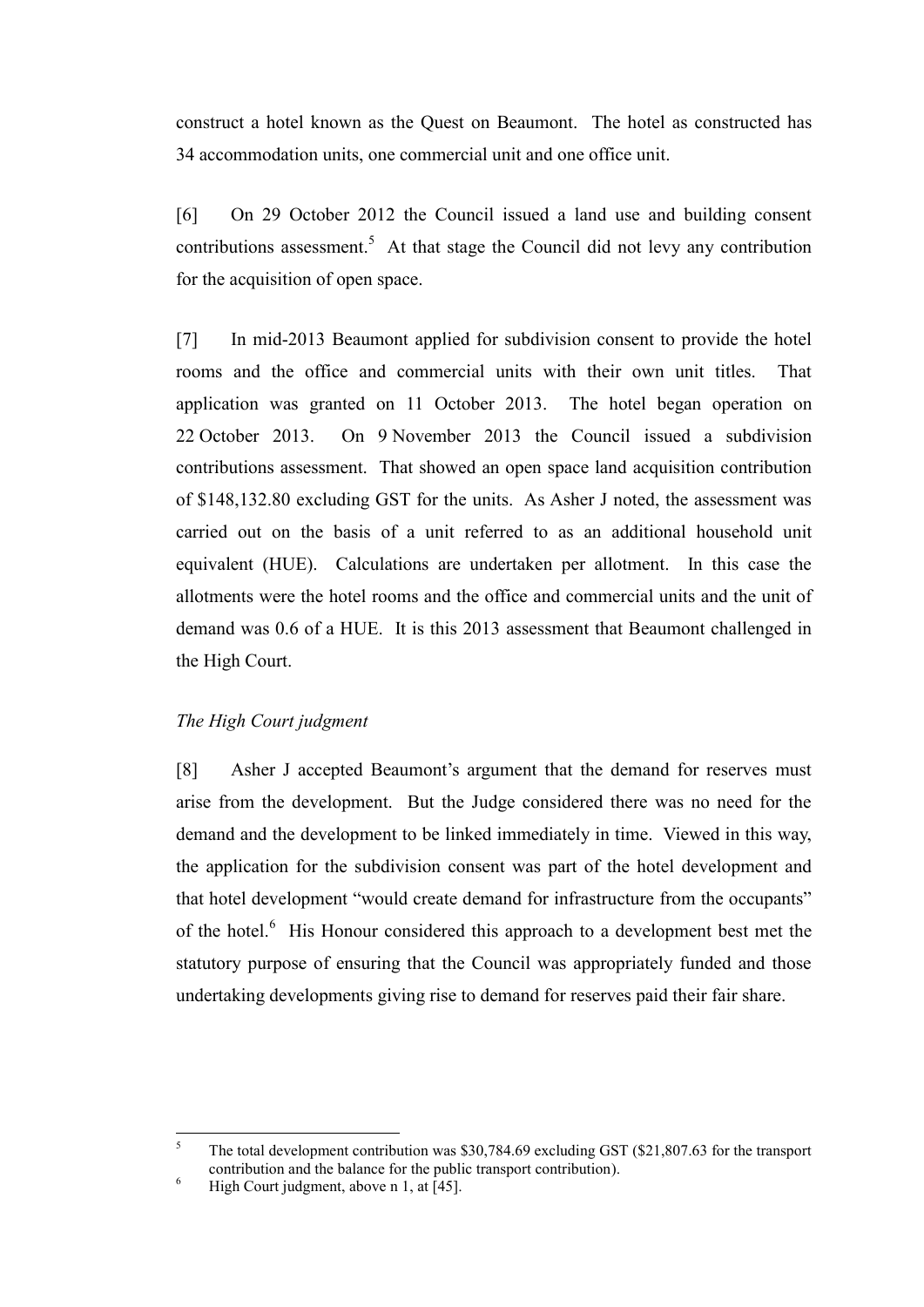#### **The statutory scheme**

[9] Local authorities are required to manage their financial dealings "prudently and in a manner that promotes the current and future interests of the community".<sup>7</sup> The Council is required to make adequate and effective provision in various planning documents to meet the associated expenditure needs. <sup>8</sup> Section 101(3) of the Act provides that the local authority's funding needs must be met from sources the local authority determines to be appropriate following consideration of various factors. The factors apply in relation to each activity to be funded and include, for example, "the community outcomes to which the activity primarily contributes" and "the extent to which the actions or inaction of particular individuals or a group contribute to the need to undertake the activity". $9$ 

[10] As Asher J noted, development contributions are one of the sources upon which a local authority may draw to fund its capital works. Development contributions are imposed "so that the Council can obtain funding for capital works to support infrastructure of the type that will be required by those who occupy the development".<sup>10</sup> A "development contribution" is defined in s 197(2) of the Act as a contribution:

- (a) provided for in a development contribution policy of a territorial authority; and
- (b) calculated in accordance with the methodology; and
- (c) comprising—
	- (i) money; or
	- $(ii)$  land  $\ldots$ ; or
	- (iii) both
- [11] "Development" is defined to mean:<sup>11</sup>
	- (a) any subdivision or other development that generates a demand for reserves, network infrastructure, or community infrastructure; but

 $\overline{a}$ 

Local Government Act, s 101(1).

<sup>8</sup> Section 101(2).

<sup>9</sup> Section  $101(3)(a)(i)$  and (iv).

<sup>&</sup>lt;sup>10</sup> High Court judgment, above n [1,](#page-1-0) at [14].<br><sup>11</sup> Section 107(1), definition of "development"

Section 197(1), definition of "development".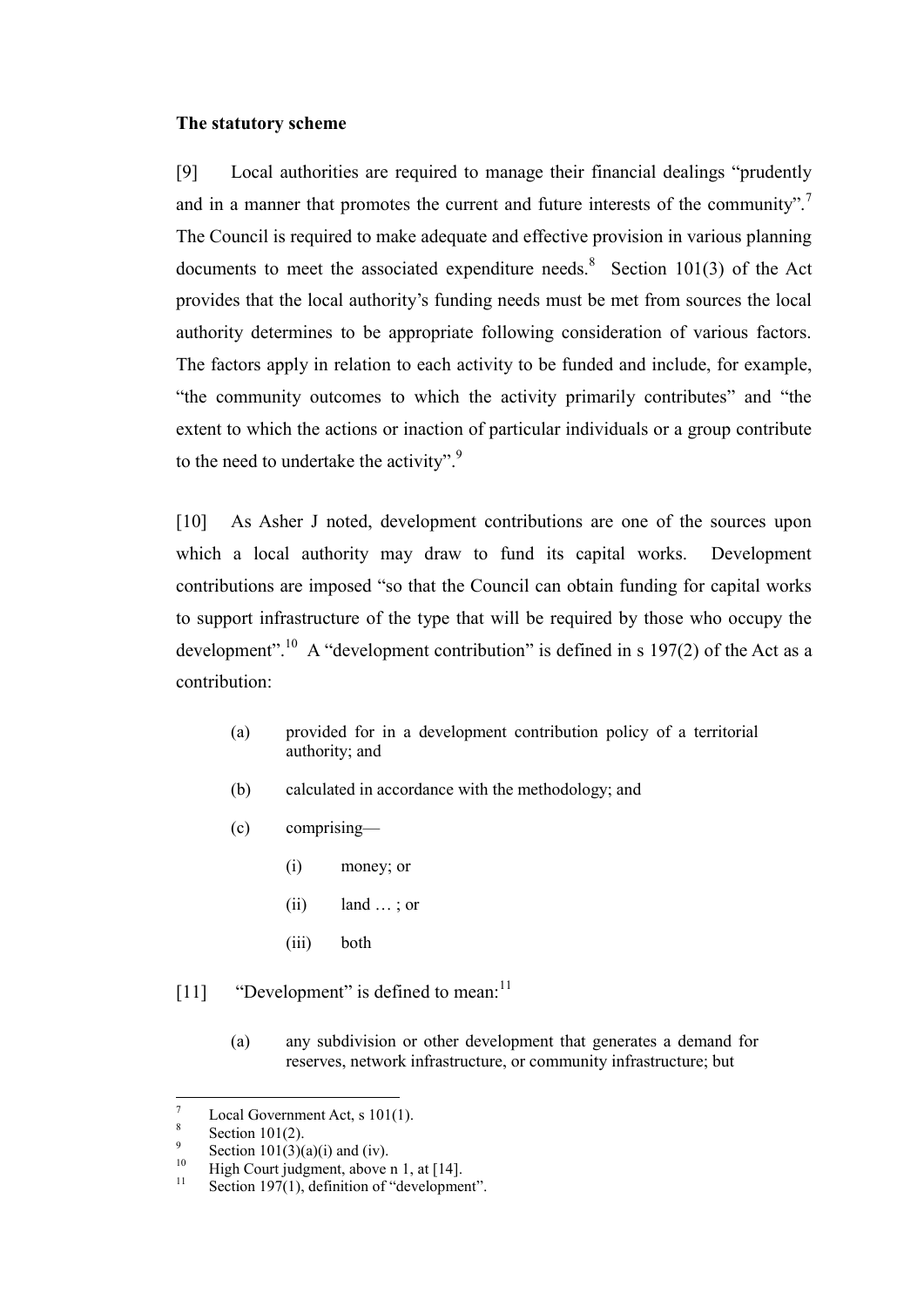(b) does not include the pipes or lines of a network utility operator

[12] The critical provision for present purposes is s 198. Section 198(1) empowers a territorial authority to require contributions when:

- (a) a resource consent is granted under the Resource Management Act 1991 for a development within its district:
- (b) a building consent is granted under the Building Act 2004 for building work situated in its district (whether by the territorial authority or a building consent authority):
- (c) an authorisation for a service connection is granted.

Under s 87 of the Resource Management Act a resource consent includes a subdivision consent.

[13] Section 198(2) states that:

A territorial authority may only require a development contribution as provided for in a policy adopted under section 102(1) that is consistent with section 201.

Section 201 sets out matters to be included in the Council's development contributions policy.

[14] Section 199 provides the basis on which development contributions may be required, namely:<sup>12</sup>

Development contributions may be required in relation to developments if the effect of the developments is to require new or additional assets or assets of increased capacity and, as a consequence, the territorial authority incurs capital expenditure to provide appropriately for—

- (a) reserves:
- (b) network infrastructure:
- (c) community infrastructure.

 $12$ Local Government Act, s 199(1).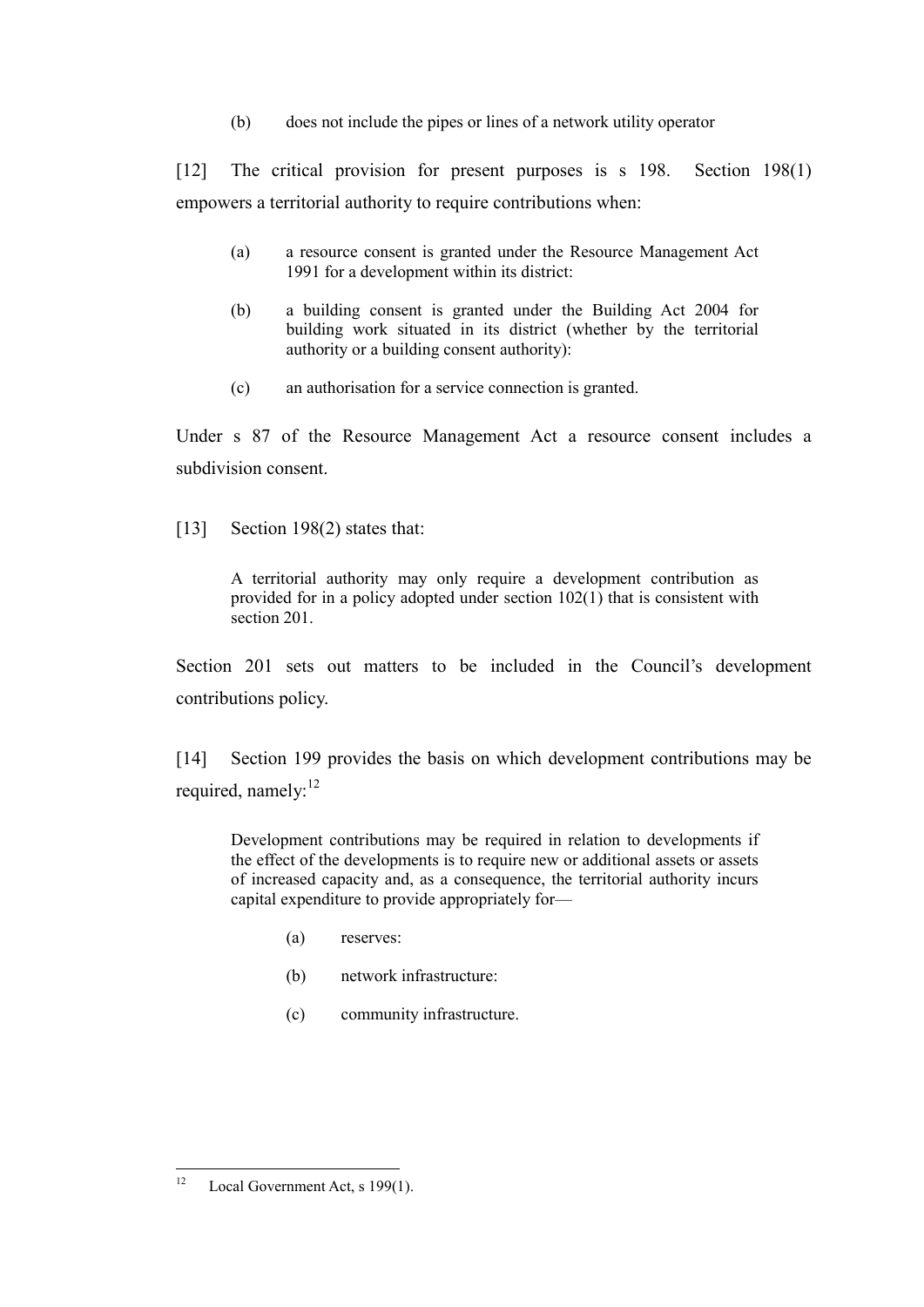[15] Section 199(2) makes it clear the section:

does not prevent a territorial authority from requiring a development contribution that is to be used to pay, in full or in part, for capital expenditure already incurred by the territorial authority in anticipation of development.

[16] Section 199(3) provides that "effect" in subs (1) "includes the cumulative effects that a development may have in combination with another development".

# **The Council's policy**

[17] The Council is required to consult on and adopt a revenue and financing policy and a policy on development contributions or financial contributions.<sup>13</sup> The Act sets out various requirements for the development contributions policy.<sup>14</sup> In the present case, chapter 9 of the Council's *Long-term Plan 2012–2022* contains the contributions policy. The policy has a number of stated purposes including to provide for:

those involved in development to make fair payments to the council to reflect the expected demand their developments will have on council infrastructure and the expected benefits residents and businesses occupying these developments will derive from council infrastructure.

[18] The policy sets out how the Council will assess a development:

Development can be in the form of additional allotments or additional land use activity or a combination of both. Using Schedule 2 it is possible to calculate the units of demand from all allotments and land use expected after the development occurs and use the higher amount (allotment or land use) to determine the final demand on the site.

[19] The HUE is used as the measure of demand. The HUE is described as creating "an equivalency factor between a type of development and one detached dwelling unit (household unit)". The calculation of units of demand is undertaken on an activity by activity basis.

[20] Schedule 1, table 9.4.9 of the policy sets out the activities to be funded by development contributions. The schedule relevantly provides as follows:

 $13$  $\frac{13}{14}$  Local Government Act, s 102.

Section 106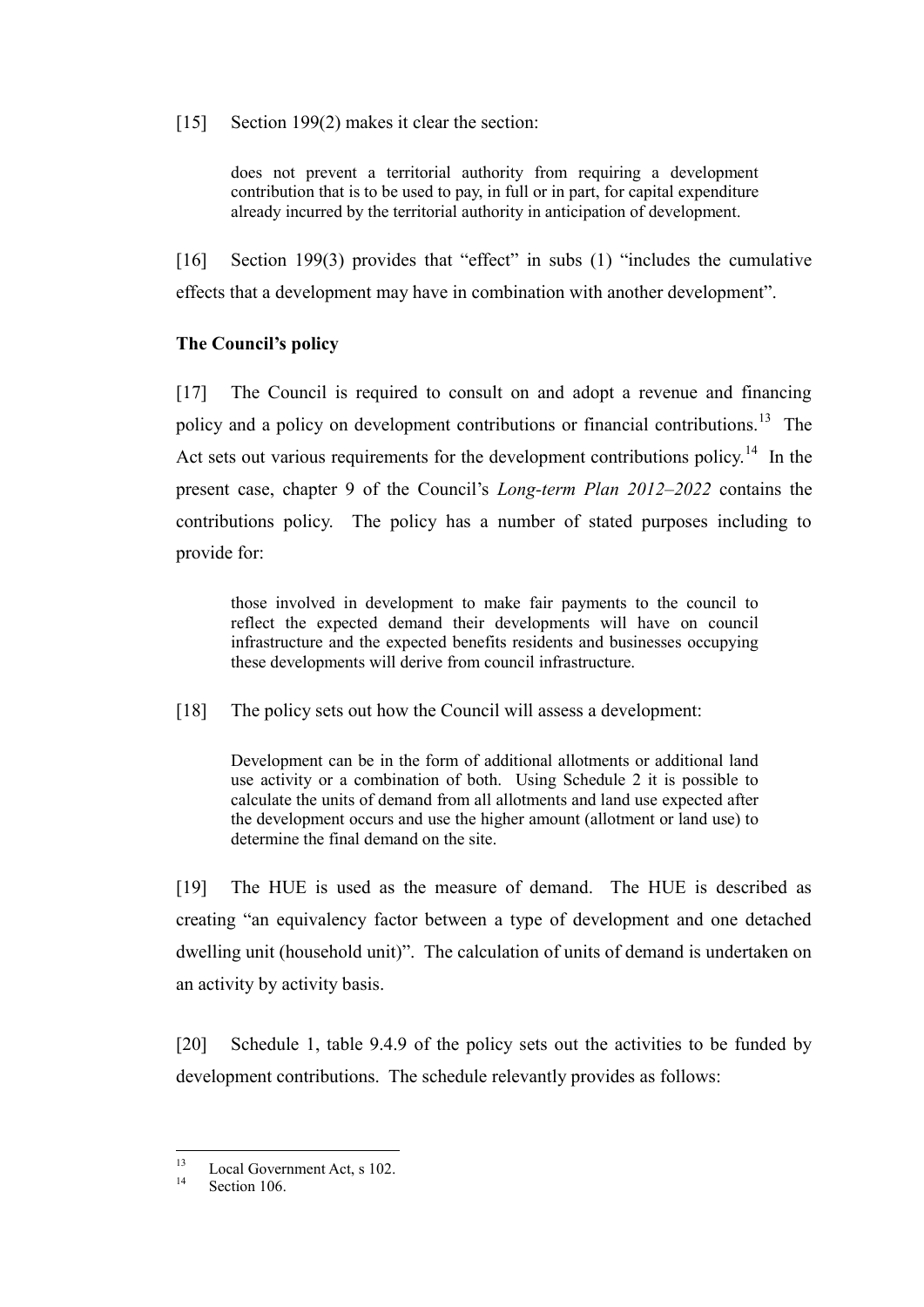| <b>Class</b> | <b>Activity</b>                | <b>Activity description</b>                                                                                 |
|--------------|--------------------------------|-------------------------------------------------------------------------------------------------------------|
| Reserves     | Open space land<br>acquisition | Land acquisition for public<br>open space of all types from<br>small local parks to large<br>regional parks |

[21] Schedule 2 of chapter 9 sets out development types and units of demand from which contributions are calculated. "Retail, hospitality, recreation and personal services" is a development type. This development type includes land use associated with commercial accommodation, which is defined as "any accommodation units" other than dwelling units, such as hotels, motels, holiday flats, which are offered at a tariff, on a per unit basis and student accommodation".

[22] The relevant part of sch 2, table 9.4.10, deals with land and building development. It makes it clear that retail, hospitality, recreation and personal services, such as the Quest on Beaumont incur no contribution for open space land acquisition at that stage.

[23] The next table in sch 2, table 9.4.11, applies to subdivision development. It specifies a unit of demand of one HUE per allotment for open space land acquisition in relation to retail, hospitality, recreation and personal services developments.<sup>15</sup>

### **Our assessment**

[24] The Council's power to require a development contribution is relevantly triggered when a resource consent is granted "for a development".<sup>16</sup> As we have noted, "development" means a subdivision "that generates a demand for reserves".<sup>17</sup> We agree with the appellant that this means the unit title subdivision must generate a demand for reserves. That is the plain meaning of development as defined in the Act. In this case, it is accepted that the subdivision itself did not generate an additional demand for reserves. On this approach, the appeal must be allowed.

<sup>15</sup> <sup>15</sup> The Council in its discretion applied a unit of demand of 0.6 HUE per allotment: High Court judgment, above n [1,](#page-1-0) at [44].

 $16 \qquad \text{Local Government Act, s} \qquad 198(1)(a).$ <br>  $17 \qquad \text{Section 107(1)} \qquad \text{definition of "davel}$ 

Section 197(1), definition of "development".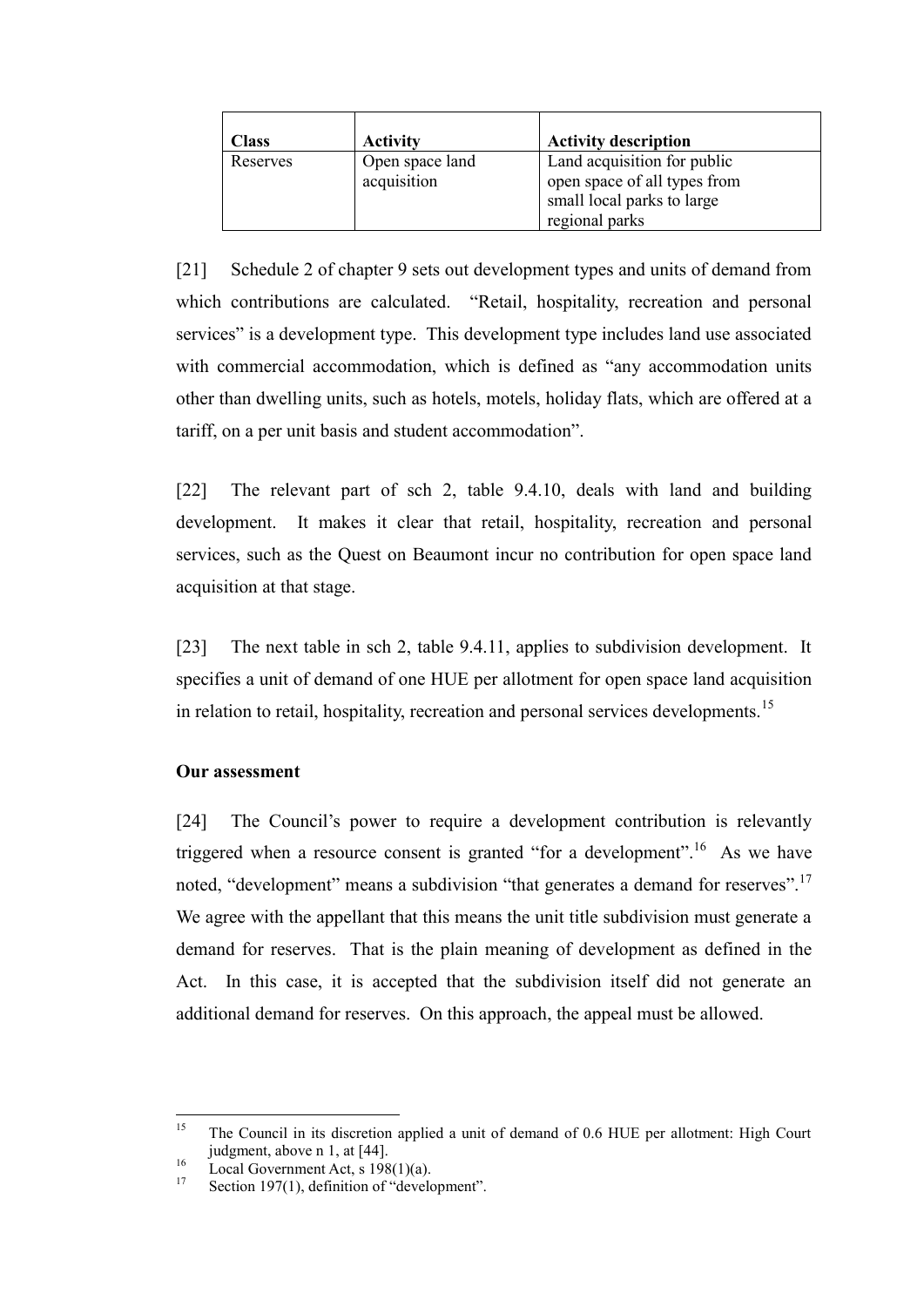[25] As we have foreshadowed, Asher J took a broader approach to the meaning of "development". His reasoning is summarised in this way:  $18$ 

[43] The Quest on Beaumont hotel construction project was a development. The later application for subdivision was part of that development. The fact that the subdivision consent was granted after construction does not mean that the consents were not granted "for" a development under s  $198(1)(a)$ . They were granted specifically for the Quest on Beaumont subdivision development, which is a development under s 197(1) of [the Act]. Consistent with the Act, requirements for assessments are made when consents are granted and must be for a development, but do not have to be made prior to or contemporaneous with that development.

[26] In supporting the Judge's interpretation, Mr McNamara for the Council submits that approach is consistent with both the statutory wording and its purpose.

[27] Mr McNamara relies first on the Council's power under s 198(1)(a) to require a development contribution in granting consent "for" a development. He says "for" means "in relation to", the phrase used in s 199(1). The submission is that the unit title subdivision consent was a consent in relation to or connected with Beaumont's hotel development project.

[28] The difficulty we see with this submission is that it is the resource consent to which the demand for reserves must be related. The word "for" has to be read in that context. That this must be so is supported by the balance of s 198(1). The development contribution may be required when "(b) a building consent is granted … for building work" and "(c) an authorisation for a service connection is granted". The use of the word "for" in (b) and (c) suggests a direct relationship with the particular consent or authorisation.

[29] Secondly, Mr McNamara relies on the dictionary definition of "development", namely:<sup>19</sup>

The action of developing land etc so as to realise its potentialities; speculative building; a developed site; especially a new housing estate.

<sup>18</sup> <sup>18</sup> High Court judgment, above n [1.](#page-1-0)

<sup>19</sup> Angus Stevenson (ed) *Shorter Oxford English Dictionary* (6th ed, Oxford University Press, Oxford, 2007) at 666.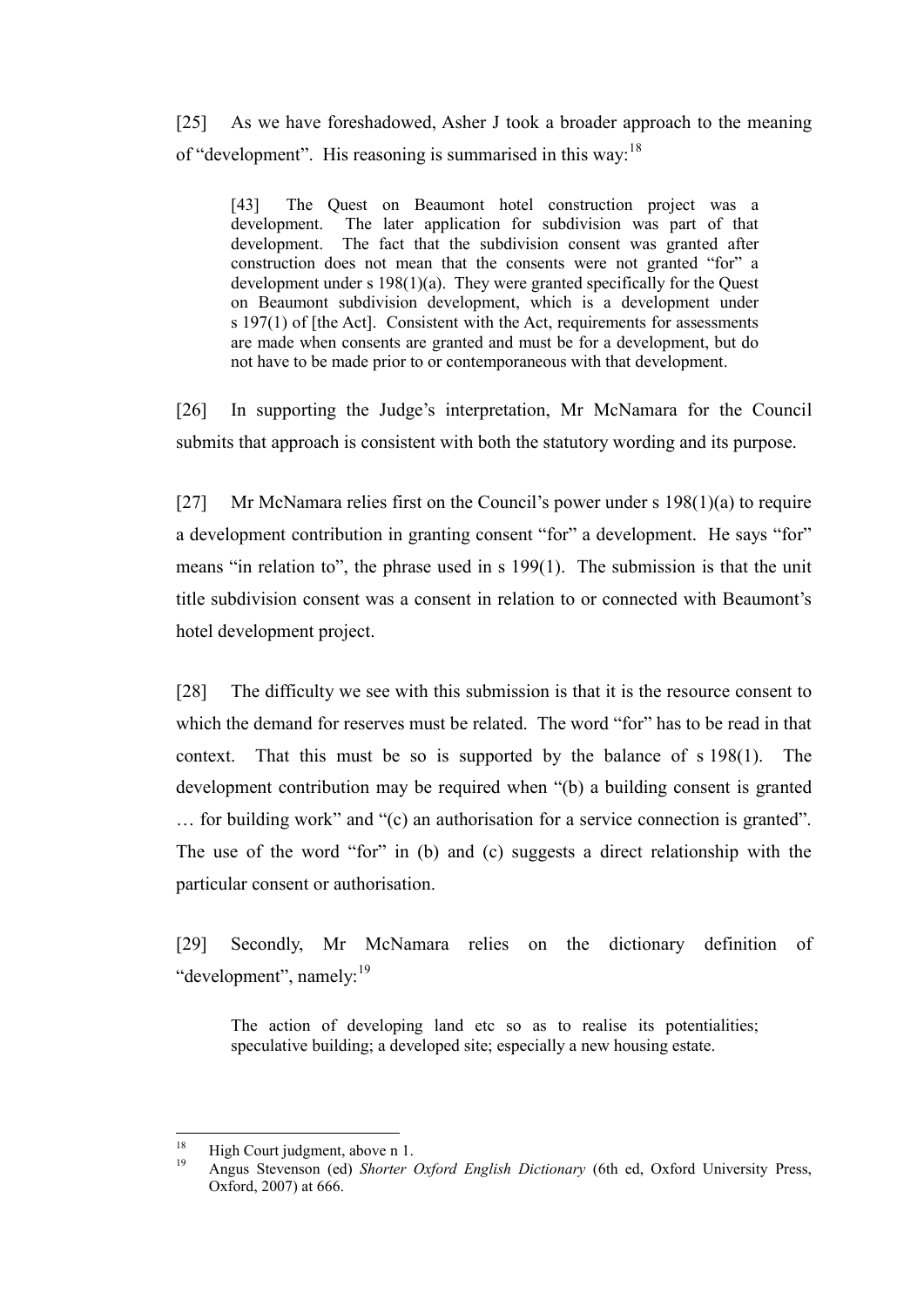[30] The word is, however, defined in the Act by reference to a resultant demand for reserves. In this sense, Mr Bartlett QC for Beaumont is right that the word "development" has a particular meaning, in other words, it is used as a term of art.

[31] On the interpretation of the word "development" both parties draw in aid the decision of Potter J in *Neil Construction Ltd v North Shore City Council*.<sup>20</sup> That was a challenge to the decision-making process followed by the North Shore City Council in determining its 2004 development contributions policy. Potter J described a three-step process that councils were to follow in considering whether a development contribution may be required. $21$ 

[32] Mr McNamara submits the Council in this case followed that three-step process. He relies on the Judge's observation that the statutory "triggers" for requiring a development contribution are that a given "project" is a development with the requisite effects.<sup>22</sup> Potter J referred to the need for councils to decide "as a preliminary point" whether a particular "project" is a "development" as defined in s 197.<sup>23</sup> The submission is that the "project" is the hotel development viewed overall and that it is the project so defined that must create the demand. In other words, the Judge's use of the word "project" signifies the concept of development in its widest sense.

[33] We do not consider Potter J was envisaging a broader definition of "development". The Judge made it clear the development is the subdivision or other development that generates a demand for infrastructure.<sup>24</sup> Her Honour explained the s 199 assessment can only be made in relation to projects that meet the s 197 definition:

[110] While s 199 authorises councils to take account of the cumulative effects of developments in assessing whether capital expenditure will be incurred as a consequence of the requirement for further assets or assets of

<sup>20</sup> <sup>20</sup> *Neil Construction Ltd v North Shore City Council* [2008] NZRMA 275 (HC). Aspects of the provisions referred to by Potter J by way of background have been amended since the judgment and minor changes made to ss 197 and 198. None of these changes is material for present purposes.

 $21$  At [113].

 $\frac{22}{23}$  At [116].

 $\frac{23}{24}$  At [120]. At  $[109]$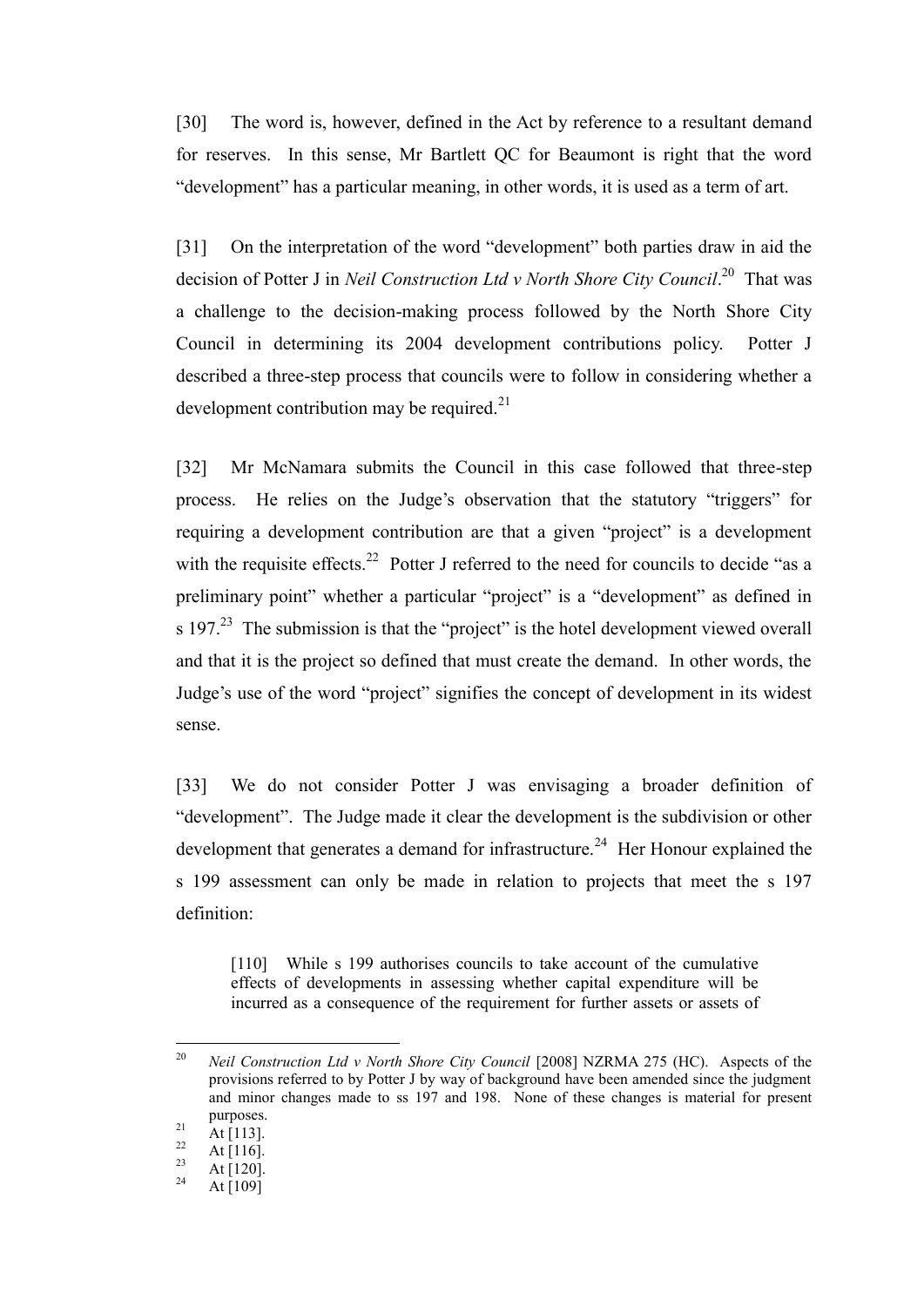increased capacity, the assessment can only be made in relation to projects which qualify as a "development" in terms of s 197.

[34] Potter J gave examples of how her approach operates, saying they illustrated the need for "a causal connection" between the development and its effect in necessitating further assets or increased capacity.<sup>25</sup>

[35] Nor does *Olliver v Marlborough District Council* assist the Council.<sup>26</sup> In that case the High Court was considering the assessment of the effects on the environment of a resource consent application under the Resource Management Act. The Court rejected an argument there was a distinction between "development and subdivision" so it would be the development that undermined the proposed plan rather than the subdivision. Gendall J said: $27$ 

Residential subdivision, whilst a legal division of parcels of land, is usually undertaken with a view to disposal of the separate parcels for use or residential development, or for building upon, and in considering effects of a subdivision I accept the respondent's argument that it is appropriate to have regard to the development which will follow as a logical consequence of such division being permitted.

[36] We see that observation as reflecting the particular statutory provisions in issue in that case.

[37] Mr McNamara also relies on the rejection in other cases of the conception that applications for subdivision consents "can be limited to the exercise of the creation of new lots on paper".<sup>28</sup> Again, the matter has to be considered against the applicable statutory framework. Further, as Mr Bartlett submits, where the building is already occupied there is a sense in which the "lines on a plan" analogy is apt because the subdivision in fact makes no other changes. In a case such as the present it will not lead to or engender environmental effects not already taking place.

[38] Finally, Mr McNamara submits the Judge's approach better meets the statutory purpose. We agree with Asher J that the purpose of the provisions relating

<sup>25</sup>  $\frac{25}{26}$  At [115].

<sup>&</sup>lt;sup>26</sup> *Olliver v Marlborough District Council* HC Blenheim CIV-2004-485-1671, 8 July 2005.

 $\frac{27}{28}$  At [41].

<sup>28</sup> *Mawhinney v Auckland Council* [2013] NZHC 3566 at [27]; and *Waitakere City Council v Kitewaho Bush Reserve Co Ltd* [2005] 1 NZLR 208 (HC) at [99].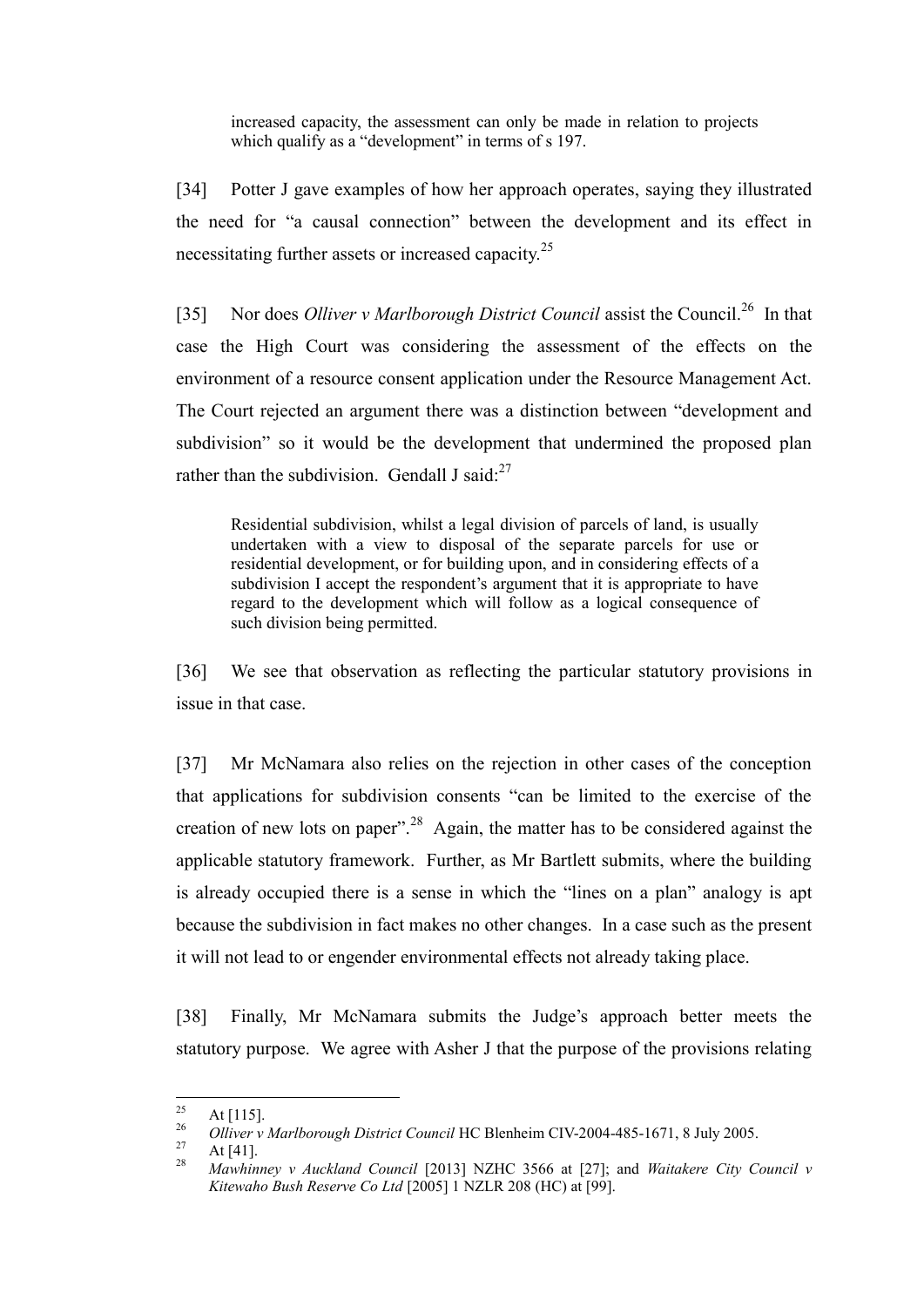to development contributions is essentially to ensure the Council is funded and that developers pay their fair share. However, that does not advance matters if the statutory trigger, here the resource consent, does not create the necessary demand. Further, in response to the concern Beaumont otherwise does not pay its fair share it is relevant that there would have been practical barriers for Beaumont if it had sought to deposit a unit plan for the subdivision prior to the building work being completed. 29

[39] Further, the Council chose not to impose a development contribution for open space land acquisition on hotel developments at the land use and building consent phase in the policy applicable to the 2013 assessment. That appears to be because the Council took the view that s 203 of the Act did not permit it to do so. Section 203(1) as it was at the relevant time stated that the development contributions for reserves must not exceed the greater of:

- (a) 7.5% of the value of the additional allotments created by a subdivision; and
- (b) the value equivalent of 20 square metres of land for each additional household unit created by the development.
- [40] As Asher J explained: $30$

The Council took the view that it was implied by s 203(1) that development contributions for reserves were not payable on commercial hotel developments that did not involve a subdivision, because in terms of s 203(1)(a) the development did not involve the creation of "additional allotments". Therefore, in terms of  $s$  203(1)(b), there had been no creation of an "additional household unit". The Council took the view that it had no power to require a reserve contribution when granting the [Resource Management Act] use consent or a building consent for such a development, as without a subdivision there were no new allotments. It could only require such a reserve contribution at the time of granting a subdivision consent, which would at that point create additional allotments.

[41] The legislative history suggests it is not clear that the Council's approach to s 203 was necessarily right. Section 203(1)(b) was amended in 2014 by adding "or accommodation unit" after the reference to each additional household unit.<sup>31</sup> The addition of the words "or accommodation unit" appears to arise out of the fact the

<sup>29</sup> <sup>29</sup> See Unit Titles Act 2010, s 32(2).

 $^{30}$  High Court judgment, above n [1,](#page-1-0) at [22].

Local Government Act 2002 Amendment Act 2014, s 60(1).